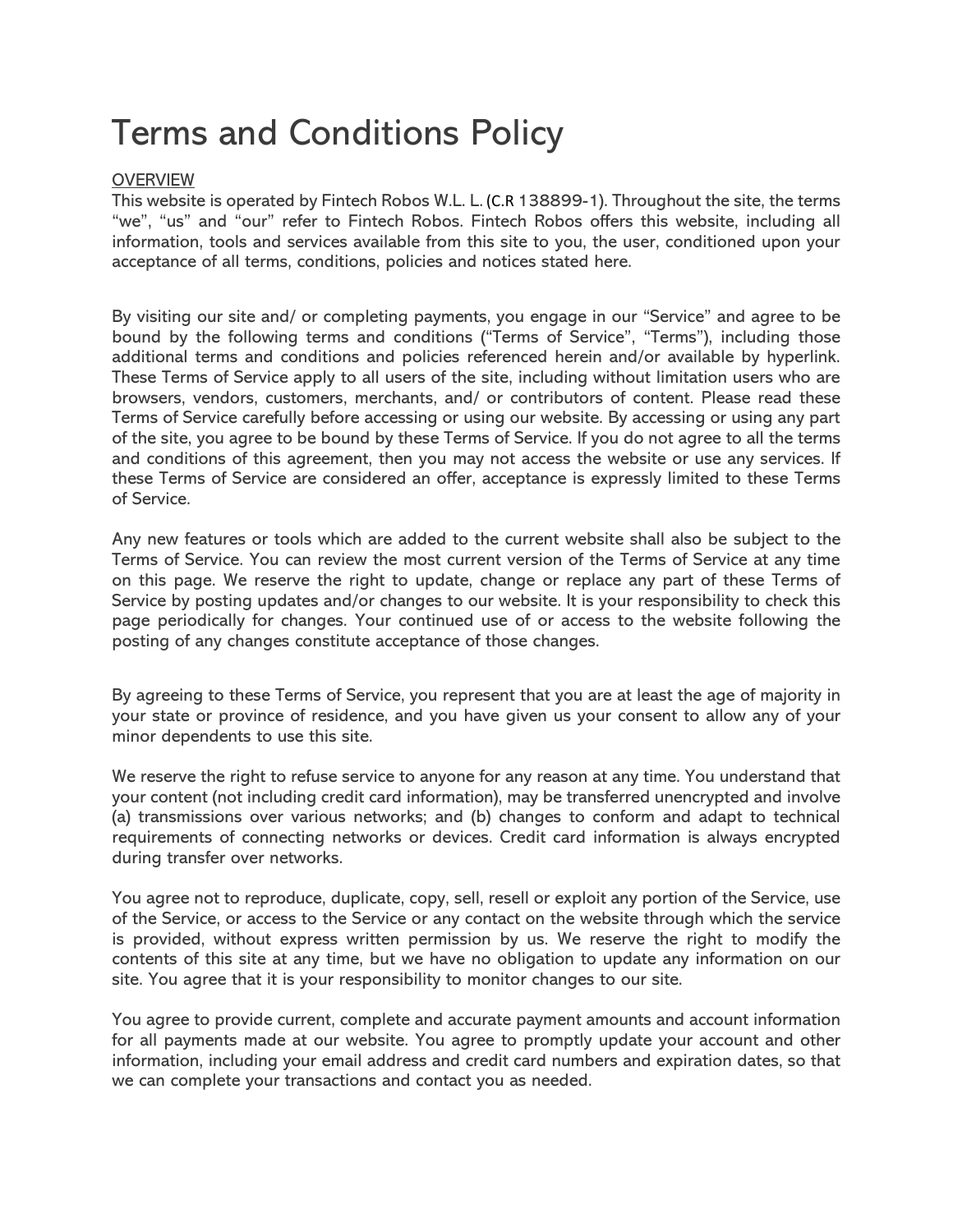#### PROHIBITED USES

In addition to other prohibitions as set forth in the Terms of Service, you are prohibited from using the site or its content: (a) for any unlawful purpose; (b) to solicit others to perform or participate in any unlawful acts; (c) to violate any international, federal, provincial or state regulations, rules, laws, or local ordinances; (d) to infringe upon or violate our intellectual property rights or the intellectual property rights of others; (e) to harass, abuse, insult, harm, defame, slander, disparage, intimidate, or discriminate based on gender, sexual orientation, religion, ethnicity, race, age, national origin, or disability; (f) to submit false or misleading information; (g) to upload or transmit viruses or any other type of malicious code that will or may be used in any way that will affect the functionality or operation of the Service or of any related website, other websites, or the Internet; (h) to collect or track the personal information of others; (i) to spam, phish, pharm, pretext, spider, crawl, or scrape; (j) for any obscene or immoral purpose; or (k) to interfere with or circumvent the security features of the Service or any related website, other websites, or the Internet. We reserve the right to terminate your use of the Service or any related website for violating any of the prohibited uses.

### GOVERNING LAW

These Terms of Service and any separate agreements whereby we provide you Services shall be governed by and construed in accordance with the laws of the Kingdom of Bahrain.

18th Floor, Nordic Tower Seef Business Area Kingdom of Bahrain

### CHANGES TO TERMS OF SERVICE

You can review the most current version of the Terms of Service at any time at this page. We reserve the right, at our sole discretion, to update, change or replace any part of these Terms of Service by posting updates and changes to our website. It is your responsibility to check our website periodically for changes. Your continued use of or access to our website or the Service following the posting of any changes to these Terms of Service constitutes acceptance of those changes.

### TICKETS TERMS AND CONDITIONS

In these Terms & Conditions, the "Organizer", "Us", "Our", or "We" means Fintech Robos W.L. L. (the hosts of the Arab Pensions Conference) and "Event" shall mean the 6<sup>th</sup> Annual Arab Pensions Conference hosted in Sharm El Sheikh, on the 28<sup>th</sup> and 29<sup>th</sup> of September 2022.

Tickets to this event are subject to the following terms and conditions:

- 1. Any attendee of the Event agrees to the terms and conditions outlined below.
- 2. The tickets will be sent to the registrants via email.
- 3. The ticket allows access to attending the Event, coffee breaks and a lunch break across the 2 days of the Event. The ticket does not cover travel and accommodation.
- 4. The ticket holder shall be responsible for their own flight tickets, transportation to the venue, and accommodation, and other related goods and services they require.